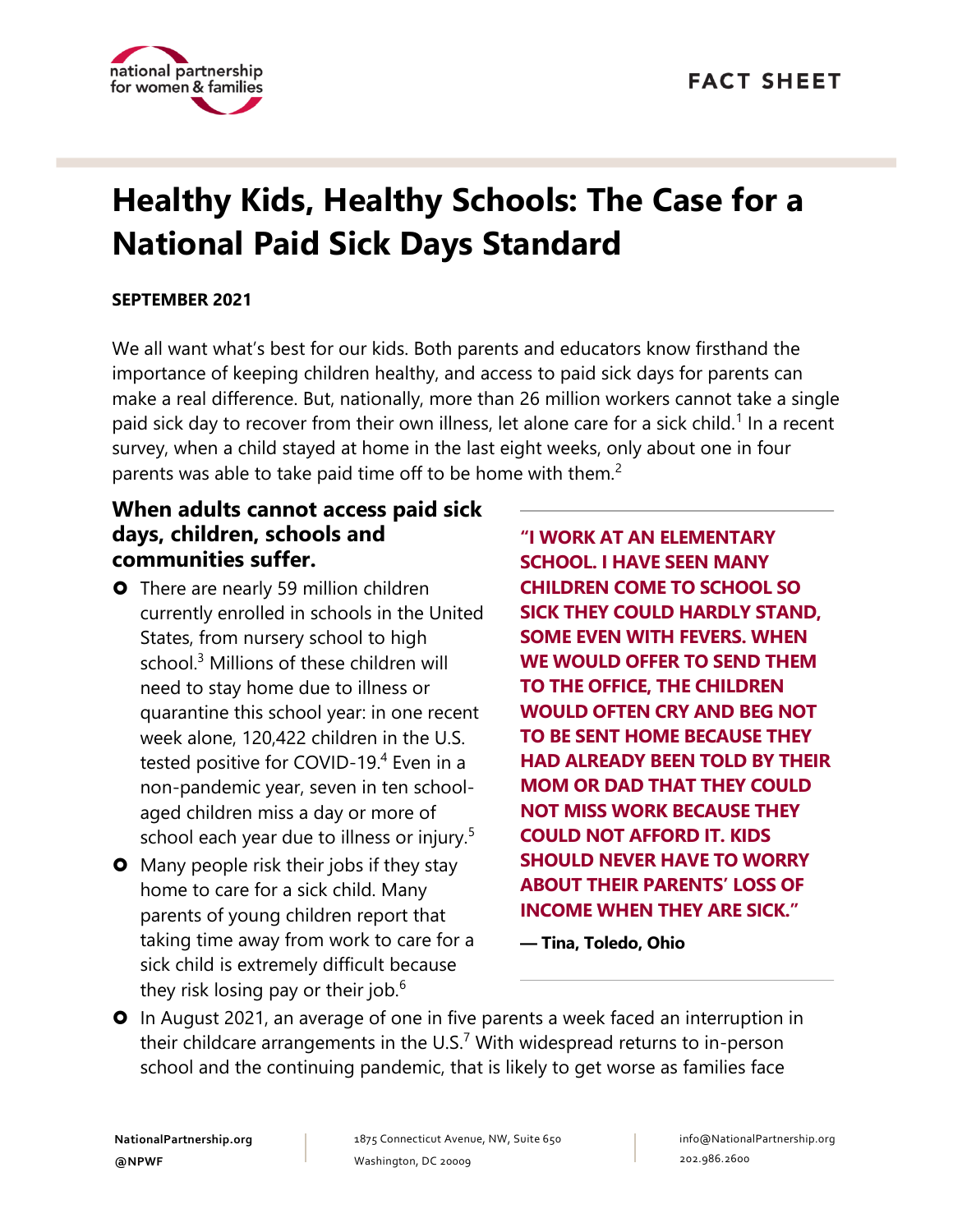school and childcare closures, quarantines and the spread of other illnesses. Even before the school year began, children were experiencing an unseasonable surge in severe colds, croup and respiratory syncytial virus.<sup>8</sup>

 Nationwide, parents without paid sick days are *more than twice as likely* as those with paid sick days to send a sick child to school or day care.<sup>9</sup> When sick children go to school, they risk their own health and that of other children, teachers and staff.

### **Paid sick days are a proven strategy to reduce disease spread.**

- At the beginning of the coronavirus pandemic, Congress passed the Families First Coronavirus Response Act (FFCRA), which provided many workers across the country with emergency paid sick time and paid leave for childcare. This emergency leave had a huge effect and helped flatten the curve in the United States: in the states where workers gained access to emergency sick leave because of FFCRA, there were 400 fewer coronavirus cases per state per day, which translated to a national impact of 15,000 fewer cases per day.<sup>10</sup>
- While FFCRA greatly helped those who gained access to paid sick days, along with their families and thousands of people who were spared exposure to coronavirus, it left too many people out with its many exemptions and expired at the end of 2020 while the pandemic was still in full force. A permanent, national paid sick days policy that covers all workers is the best safeguard against future pandemics.

## **The public understands the importance of paid sick days.**

- **O** Based on the success of FFCRA's temporary paid sick leave benefit, eighty-two percent of voters support a permanent paid sick days law.<sup>11</sup> States, cities and counties have been leading the way to pass laws guaranteeing workers the right to earn paid sick days.
- **O** But it is past time to create a permanent national standard to ensure all workers, no matter where they live or work, have access to paid sick time to keep themselves, their children, their families and their communities healthy.

#### **Paid sick days help parents meet their children's care needs – helping lead to fewer absences and better long-term academic success.**

- **O** Sick children have more trouble learning, and it is more difficult for teachers to teach them.<sup>12</sup> Healthy children miss fewer days of school and experience fewer behavioral problems.<sup>13</sup> And research consistently shows that student performance and overall achievement is lower when teachers are absent.<sup>14</sup>
- **O** When parents have paid sick days, they can take their children to get checkups, vaccines, and regular care for chronic illnesses, which help children stay healthy. Parents with paid sick days can use preventive care to address their children's health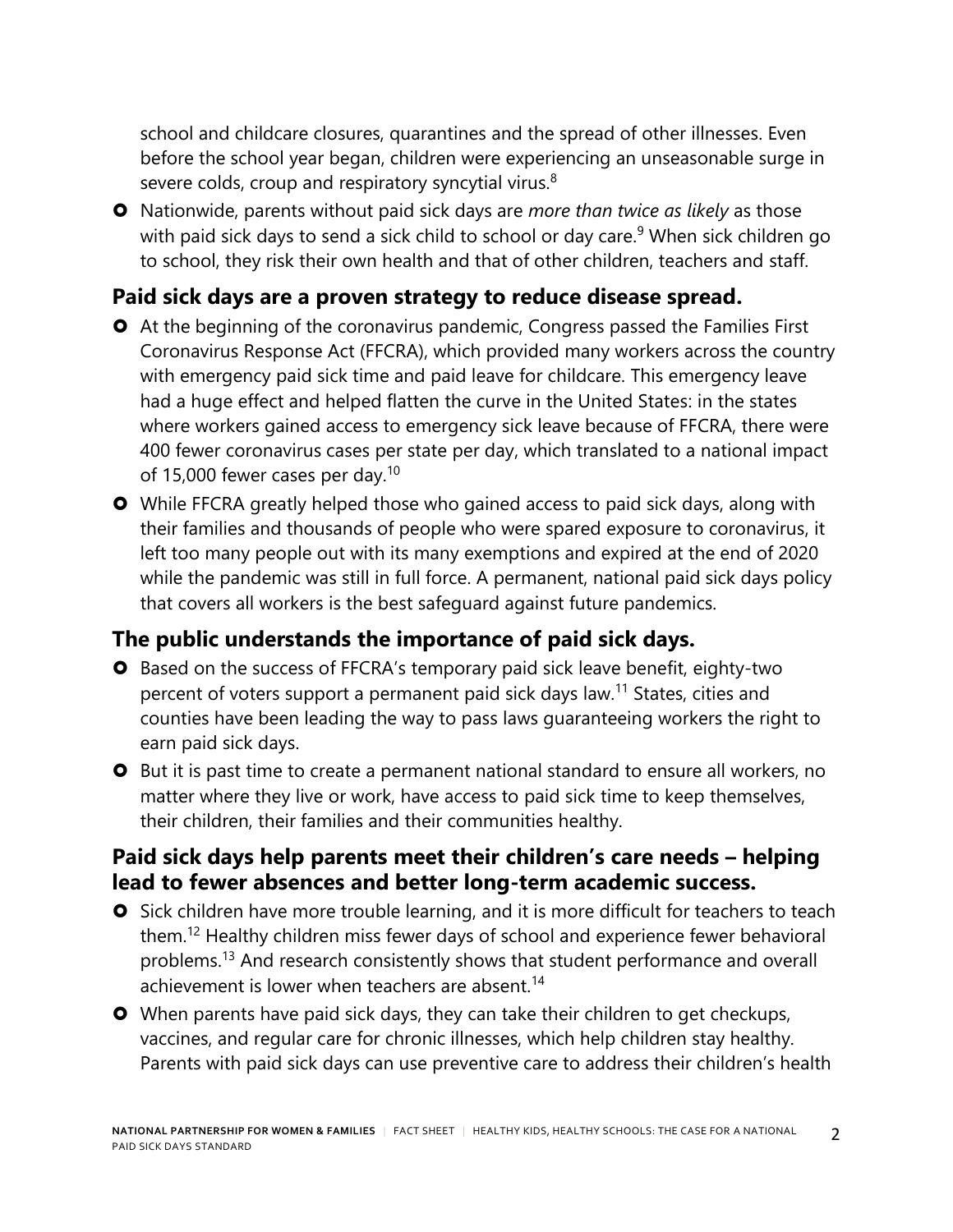conditions, promoting academic success by keeping manageable problems from leading to excessive school absences.<sup>15</sup>

**O** Additionally, sick children recover better when cared for by their parents.<sup>16</sup> Among children with serious illnesses, the presence of a parent shortens a child's hospital stay by 31 percent.<sup>17</sup> Active parental involvement in a child's care may head off future health care needs, partly due to increased parental education and awareness.<sup>18</sup>

#### **The Healthy Families Act would set a much-needed national paid sick days standard.**

Specifically, it would:

- Allow workers in businesses with 15 or more employees to earn up to seven jobprotected paid sick days each year to recover from illness, access preventive care, provide care for a sick child or family member, or attend school meetings related to a child's health condition or disability. Workers in businesses with fewer than 15 employees would earn up to seven job-protected unpaid sick days each year to be used for the same reasons, unless their employers choose to offer paid sick days.
- Allow workers who are survivors of domestic violence, stalking or sexual assault to use their paid sick days to recover or seek assistance related to an incident.
- Allow employers that already offer paid sick days to continue using their existing policies, as long as they meet the minimums set forth in the Healthy Families Act.

<sup>1</sup> U.S. Bureau of Labor Statistics. (2021, September). *National Compensation Survey: Employee Benefits in the United States, March 2021*. (Table 33). Retrieved 29 September 2021, from https://www.bls.gov/ncs/ebs/benefits/2021/employee-benefits-in-the-unitedstates-march-2021.pdf. Unpublished calculation based on number of private sector workers represented (see Technical Note).

<sup>2</sup> U.S. Census Bureau. (2021, August). *Household Pulse Survey Data Education Tables: Weeks 28-35* (Education Table 2. Childcare Arrangements in the Last 4 Weeks for Children Under 5 Years Old). Retrieved 25 August 2021 from the U.S. Census Bureau website: https://www.census.gov/programs-surveys/household-pulse-survey/data.html. Prior to Weeks 34 and 35, the Childcare Arrangements in the Last 4 Weeks Table was identified as Education Table 6 and applied to children of all ages. Calculations were derived by averaging the use of paid leave for childcare interruptions and averaging the number of childcare arrangements, both over the course of 8 weeks

<sup>3</sup> U.S. Census Bureau. (2020). *American Community Survey 5-Year Estimates 2015-2019 Table S1401: School Enrollment*. Retrieved 25 August 2021, from https://data.census.gov/cedsci/table?q=S1401&tid=ACSST5Y2019.S1401

<sup>4</sup> American Academy of Pediatrics and Children's Hospital Association. (2021, August 12). *Children and COVID-19: State Data Report (Fig. 6. United States: Number of Child COVID-19 Cases Added in Past Week*). Retrieved 25 August 2021, from https://downloads.aap.org/AAP/PDF/AAP%20and%20CHA%20-%20Children%20and%20COVID-19%20State%20Data%20Report%208.12%20FINAL.pdf

<sup>5</sup> U.S. Centers for Disease Control and Prevention, National Center for Health Statistics. (2019, September). *Summary Health Statistics: National Health Interview Survey, 2018* (Table C-6a). Retrieved 25 August 2021, from https://ftp.cdc.gov/pub/Health\_Statistics/NCHS/NHIS/SHS/2018\_SHS\_Table\_C-6.pdf

<sup>6</sup> University of Michigan C.S. Mott Children's Hospital (2012). *C.S. Mott Children's Hospital National Poll on Children's Health: Sick Kids, Struggling Parents*. Retrieved 25 August 2021, from http://mottnpch.org/sites/default/files/documents/10222012ChildCareIllness.pdf

<sup>7</sup> See note 2.